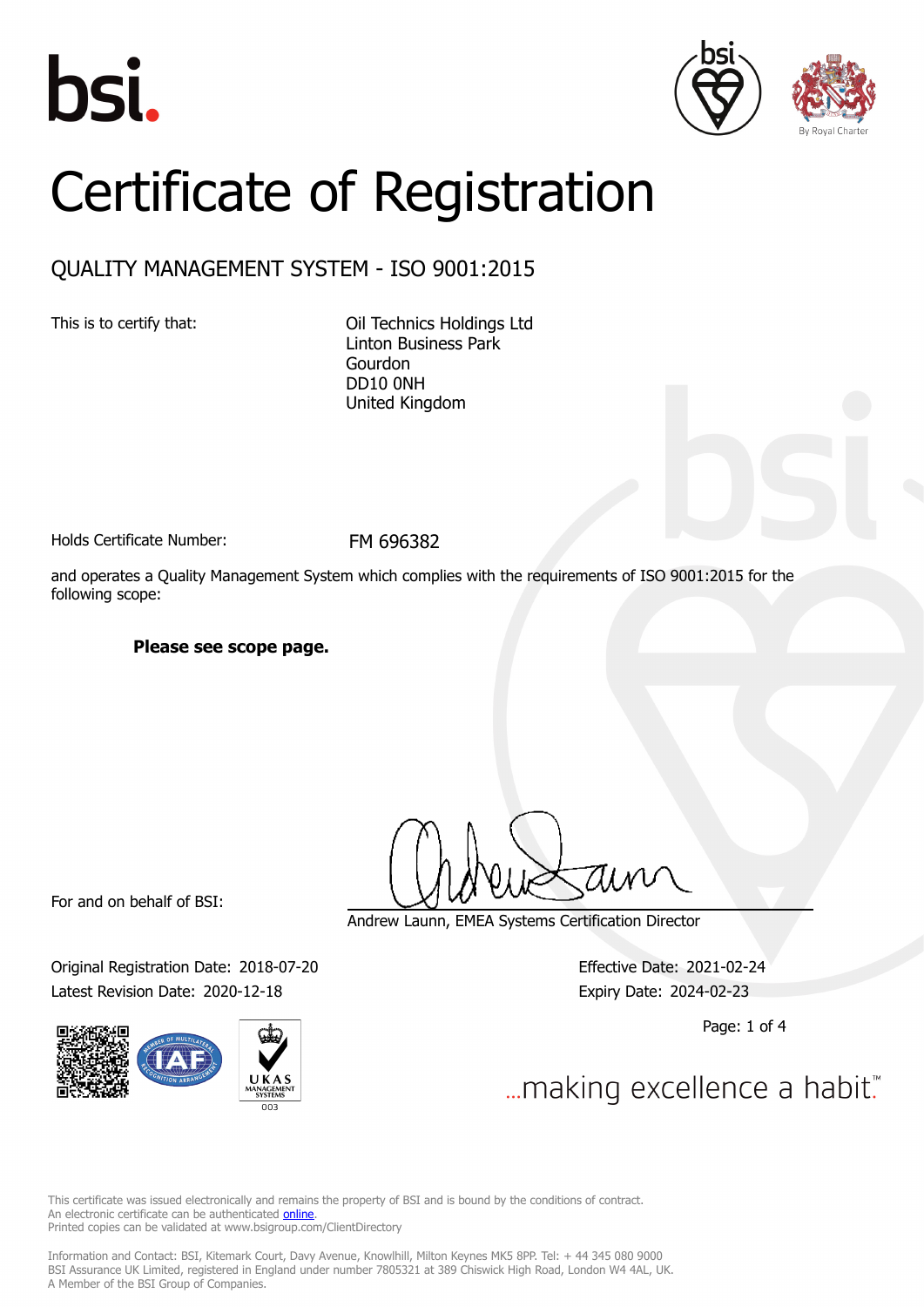Certificate No: FM 696382

## Registered Scope:

The design, development and production of: Oil emulsion treatment chemicals Surfactant-based cleaning chemicals Biologically-based cleaning chemicals Biocidal products to include hospital infection control products Foam concentrate

The storage and distribution of: Fire fighting foam concentrates Oil and chemical absorbents

The laboratory testing of: Fire fighting foam concentrates and produced foams.

Original Registration Date: 2018-07-20 Effective Date: 2021-02-24 Latest Revision Date: 2020-12-18 Expiry Date: 2024-02-23

Page: 2 of 4

This certificate was issued electronically and remains the property of BSI and is bound by the conditions of contract. An electronic certificate can be authenticated **[online](https://pgplus.bsigroup.com/CertificateValidation/CertificateValidator.aspx?CertificateNumber=FM+696382&ReIssueDate=18%2f12%2f2020&Template=uk)**. Printed copies can be validated at www.bsigroup.com/ClientDirectory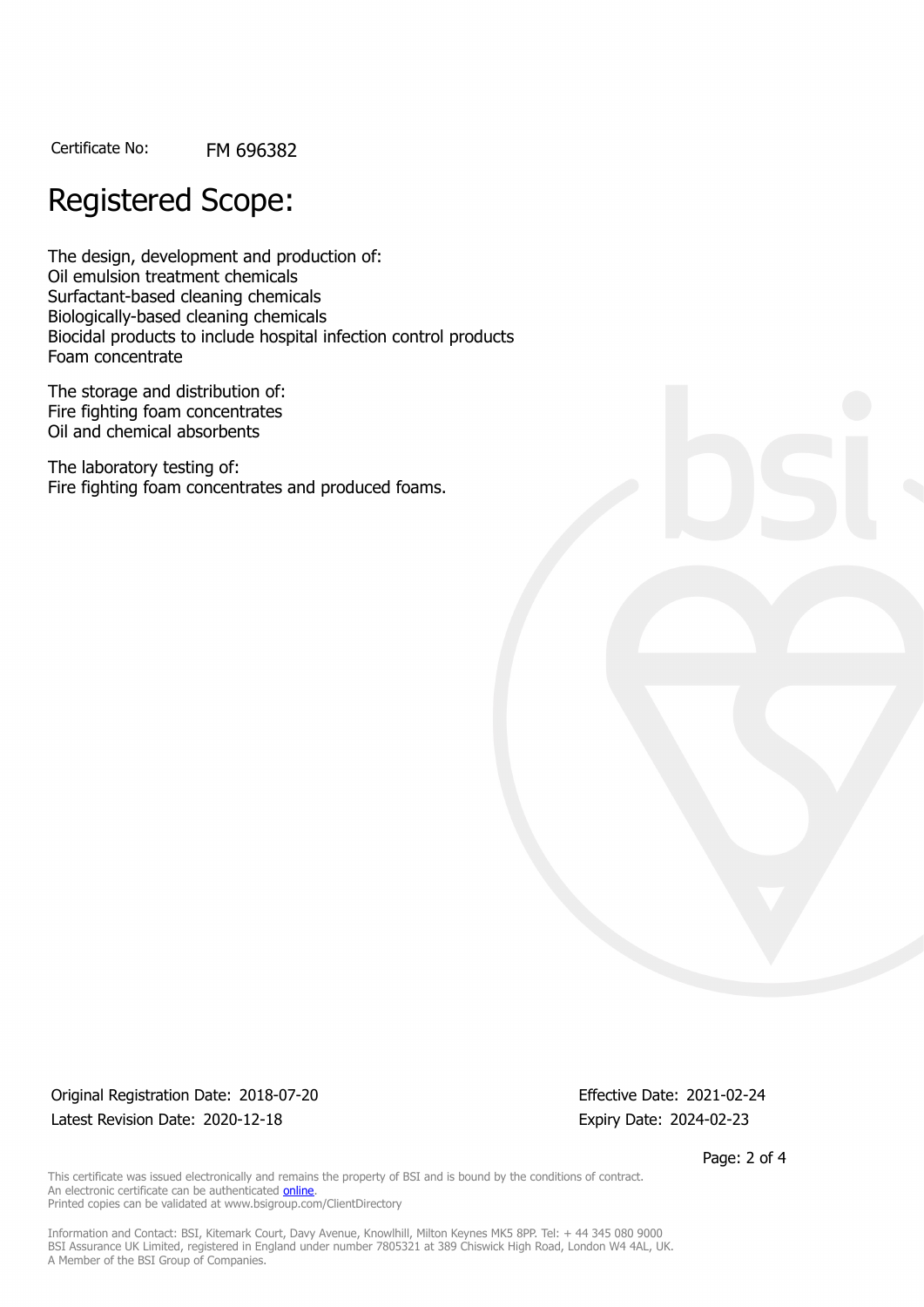#### Certificate No: FM 696382

| Location                                                                                                  | <b>Registered Activities</b>                                                                                                                                                                                                                                                                                                                                    |
|-----------------------------------------------------------------------------------------------------------|-----------------------------------------------------------------------------------------------------------------------------------------------------------------------------------------------------------------------------------------------------------------------------------------------------------------------------------------------------------------|
| Oil Technics Holdings Ltd<br>Linton Business Park<br>Gourdon<br>DD10 ONH<br>United Kingdom                | The design, development and production of:<br>Oil emulsion treatment chemicals<br>Surfactant-based cleaning chemicals<br>Biologically-based cleaning chemicals<br>Biocidal products to include hospital infection control<br>products<br>Foam concentrate                                                                                                       |
|                                                                                                           | The storage and distribution of:<br>Fire fighting foam concentrates<br>Oil and chemical absorbents                                                                                                                                                                                                                                                              |
|                                                                                                           | The laboratory testing of:<br>Fire fighting foam concentrates and produced foams.                                                                                                                                                                                                                                                                               |
| Oil Technics Ltd<br>Linton Business Park<br>Gourdon<br>DD10 ONH<br>United Kingdom                         | The design, development and production of:<br>Oil emulsion treatment chemicals<br>Surfactant-based cleaning chemicals<br>Biologically-based cleaning chemicals<br>Biocidal products to include hospital infection control<br>products<br>Foam concentrate                                                                                                       |
|                                                                                                           | The storage and distribution of:<br>Fire fighting foam concentrates<br>Oil and chemical absorbents                                                                                                                                                                                                                                                              |
|                                                                                                           | The laboratory testing of:<br>Fire fighting foam concentrates and produced foams.                                                                                                                                                                                                                                                                               |
| Oil Technics (Fire Fighting Products)Ltd<br>Linton Business Park<br>Gourdon<br>DD10 ONH<br>United Kingdom | The design, development and production of:<br>Oil emulsion treatment chemicals<br>Surfactant-based cleaning chemicals<br>Biologically-based cleaning chemicals<br>Biocidal products to include hospital infection control<br>products<br>Foam concentrate<br>The storage and distribution of:<br>Fire fighting foam concentrates<br>Oil and chemical absorbents |
|                                                                                                           | The laboratory testing of:<br>Fire fighting foam concentrates and produced foams.                                                                                                                                                                                                                                                                               |
|                                                                                                           |                                                                                                                                                                                                                                                                                                                                                                 |

Original Registration Date: 2018-07-20 Effective Date: 2021-02-24 Latest Revision Date: 2020-12-18 Expiry Date: 2024-02-23

Page: 3 of 4

This certificate was issued electronically and remains the property of BSI and is bound by the conditions of contract. An electronic certificate can be authenticated **[online](https://pgplus.bsigroup.com/CertificateValidation/CertificateValidator.aspx?CertificateNumber=FM+696382&ReIssueDate=18%2f12%2f2020&Template=uk)**. Printed copies can be validated at www.bsigroup.com/ClientDirectory